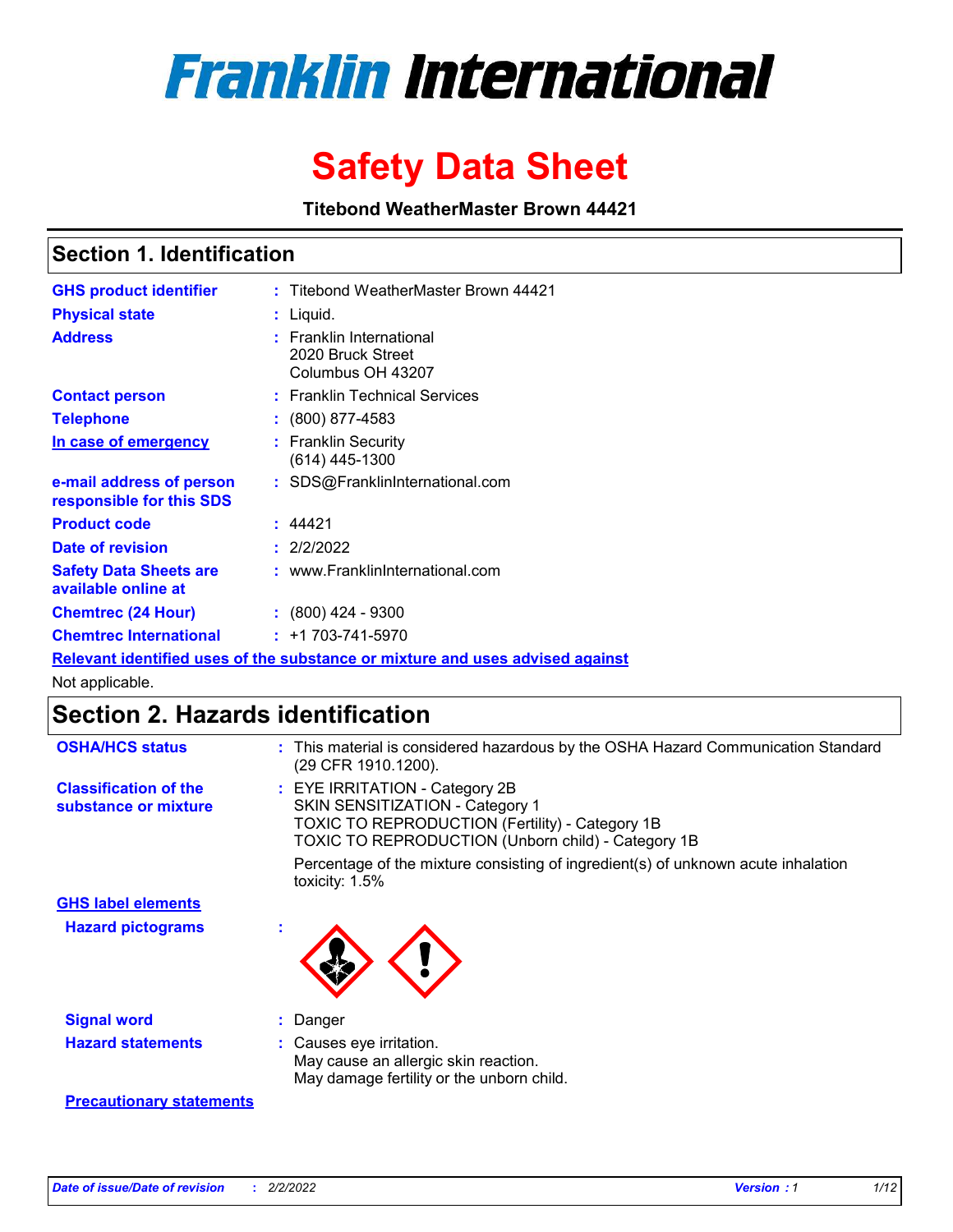### **Section 2. Hazards identification**

| : Obtain special instructions before use. Do not handle until all safety precautions have<br>been read and understood. Wear protective gloves. Wear eye or face protection.<br>Wear protective clothing. Avoid breathing vapor. Wash hands thoroughly after handling.<br>Contaminated work clothing must not be allowed out of the workplace.                                                        |
|------------------------------------------------------------------------------------------------------------------------------------------------------------------------------------------------------------------------------------------------------------------------------------------------------------------------------------------------------------------------------------------------------|
| : IF exposed or concerned: Get medical attention. IF ON SKIN: Wash with plenty of<br>soap and water. Wash contaminated clothing before reuse. If skin irritation or rash<br>occurs: Get medical attention. IF IN EYES: Rinse cautiously with water for several<br>minutes. Remove contact lenses, if present and easy to do. Continue rinsing. If eye<br>irritation persists: Get medical attention. |
| : Store locked up.                                                                                                                                                                                                                                                                                                                                                                                   |
| : Dispose of contents and container in accordance with all local, regional, national and<br>international regulations.                                                                                                                                                                                                                                                                               |
| : Product generates methanol during cure.                                                                                                                                                                                                                                                                                                                                                            |
|                                                                                                                                                                                                                                                                                                                                                                                                      |

### **Section 3. Composition/information on ingredients**

| <b>Substance/mixture</b><br>Mixture                  |               |                     |
|------------------------------------------------------|---------------|---------------------|
| <b>Ingredient name</b>                               | $\frac{9}{6}$ | <b>CAS number</b>   |
| 3-aminopropyltriethoxysilane<br>Dibutyltin dilaurate | l≤3<br>≤0.3   | 919-30-2<br>77-58-7 |

Any concentration shown as a range is to protect confidentiality or is due to batch variation.

**There are no additional ingredients present which, within the current knowledge of the supplier and in the concentrations applicable, are classified as hazardous to health or the environment and hence require reporting in this section.**

**Occupational exposure limits, if available, are listed in Section 8.**

### **Section 4. First aid measures**

| <b>Description of necessary first aid measures</b> |                                                                                                                                                                                                                                                                                                                                                                                                                                                                                                                                                                                                                                                                                                                                                                           |  |  |  |
|----------------------------------------------------|---------------------------------------------------------------------------------------------------------------------------------------------------------------------------------------------------------------------------------------------------------------------------------------------------------------------------------------------------------------------------------------------------------------------------------------------------------------------------------------------------------------------------------------------------------------------------------------------------------------------------------------------------------------------------------------------------------------------------------------------------------------------------|--|--|--|
| <b>Eye contact</b>                                 | : Immediately flush eyes with plenty of water, occasionally lifting the upper and lower<br>eyelids. Check for and remove any contact lenses. Continue to rinse for at least 10<br>minutes. If irritation persists, get medical attention.                                                                                                                                                                                                                                                                                                                                                                                                                                                                                                                                 |  |  |  |
| <b>Inhalation</b>                                  | : Remove victim to fresh air and keep at rest in a position comfortable for breathing. If<br>not breathing, if breathing is irregular or if respiratory arrest occurs, provide artificial<br>respiration or oxygen by trained personnel. It may be dangerous to the person providing<br>aid to give mouth-to-mouth resuscitation. Get medical attention. If unconscious, place<br>in recovery position and get medical attention immediately. Maintain an open airway.<br>Loosen tight clothing such as a collar, tie, belt or waistband. In case of inhalation of<br>decomposition products in a fire, symptoms may be delayed. The exposed person may<br>need to be kept under medical surveillance for 48 hours.                                                       |  |  |  |
| <b>Skin contact</b>                                | : Wash with plenty of soap and water. Remove contaminated clothing and shoes. Wash<br>contaminated clothing thoroughly with water before removing it, or wear gloves.<br>Continue to rinse for at least 10 minutes. Get medical attention. In the event of any<br>complaints or symptoms, avoid further exposure. Wash clothing before reuse. Clean<br>shoes thoroughly before reuse.                                                                                                                                                                                                                                                                                                                                                                                     |  |  |  |
| <b>Ingestion</b>                                   | : Wash out mouth with water. Remove dentures if any. Remove victim to fresh air and<br>keep at rest in a position comfortable for breathing. If material has been swallowed and<br>the exposed person is conscious, give small quantities of water to drink. Stop if the<br>exposed person feels sick as vomiting may be dangerous. Do not induce vomiting<br>unless directed to do so by medical personnel. If vomiting occurs, the head should be<br>kept low so that vomit does not enter the lungs. Get medical attention. Never give<br>anything by mouth to an unconscious person. If unconscious, place in recovery position<br>and get medical attention immediately. Maintain an open airway. Loosen tight clothing<br>such as a collar, tie, belt or waistband. |  |  |  |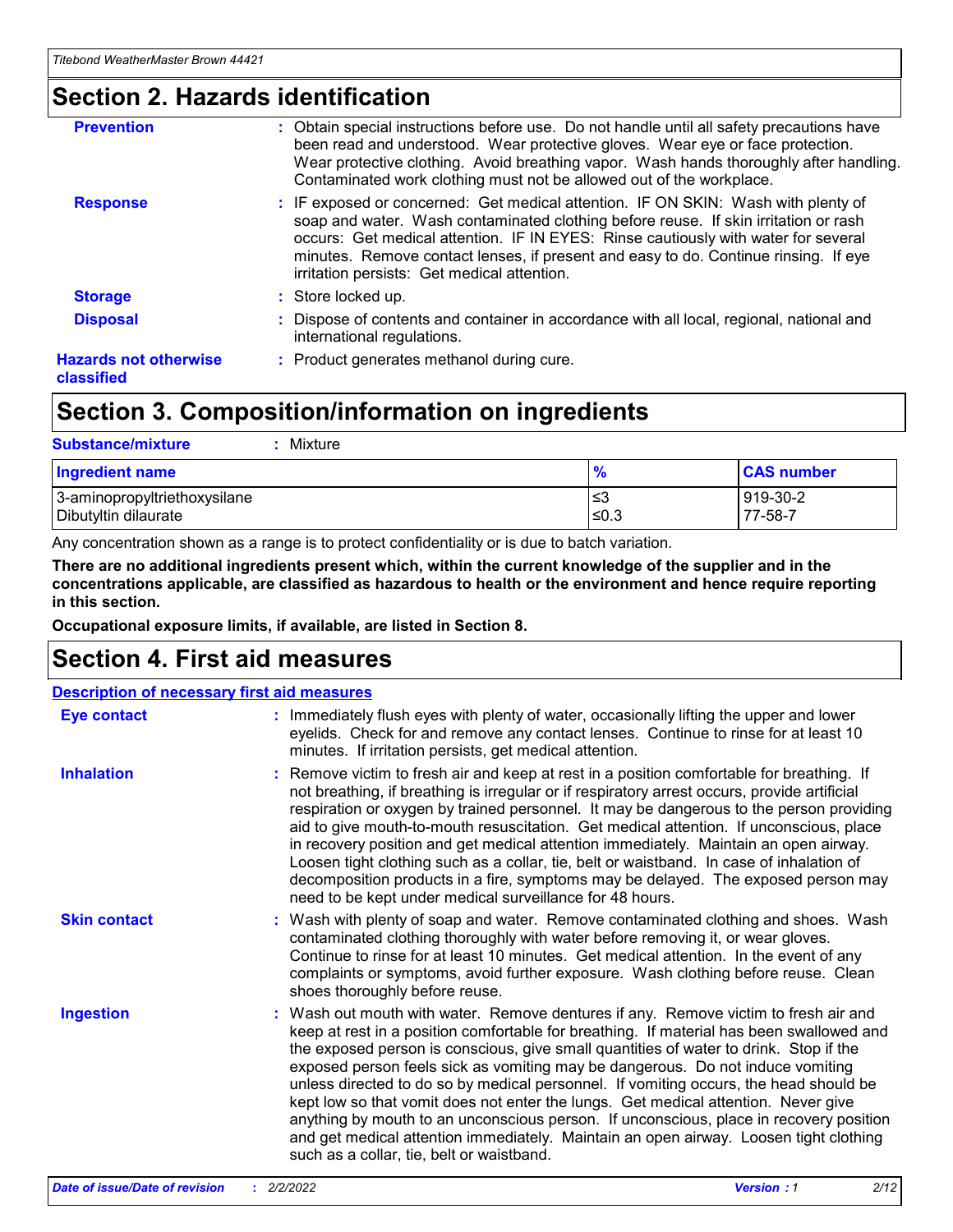## **Section 4. First aid measures**

| Most important symptoms/effects, acute and delayed |  |                                                                                                                                                                                                                                                                                                                                                                                                                 |  |  |
|----------------------------------------------------|--|-----------------------------------------------------------------------------------------------------------------------------------------------------------------------------------------------------------------------------------------------------------------------------------------------------------------------------------------------------------------------------------------------------------------|--|--|
| <b>Potential acute health effects</b>              |  |                                                                                                                                                                                                                                                                                                                                                                                                                 |  |  |
| <b>Eye contact</b>                                 |  | : May cause eye irritation.                                                                                                                                                                                                                                                                                                                                                                                     |  |  |
| <b>Inhalation</b>                                  |  | : No known significant effects or critical hazards.                                                                                                                                                                                                                                                                                                                                                             |  |  |
| <b>Skin contact</b>                                |  | : May cause skin irritation.                                                                                                                                                                                                                                                                                                                                                                                    |  |  |
| <b>Ingestion</b>                                   |  | : No known significant effects or critical hazards.                                                                                                                                                                                                                                                                                                                                                             |  |  |
| Over-exposure signs/symptoms                       |  |                                                                                                                                                                                                                                                                                                                                                                                                                 |  |  |
| <b>Eye contact</b>                                 |  | : Adverse symptoms may include the following:<br>irritation<br>watering<br>redness                                                                                                                                                                                                                                                                                                                              |  |  |
| <b>Inhalation</b>                                  |  | : Adverse symptoms may include the following:<br>reduced fetal weight<br>increase in fetal deaths<br>skeletal malformations                                                                                                                                                                                                                                                                                     |  |  |
| <b>Skin contact</b>                                |  | : Adverse symptoms may include the following:<br>irritation<br>redness<br>reduced fetal weight<br>increase in fetal deaths<br>skeletal malformations                                                                                                                                                                                                                                                            |  |  |
| <b>Ingestion</b>                                   |  | : Adverse symptoms may include the following:<br>reduced fetal weight<br>increase in fetal deaths<br>skeletal malformations                                                                                                                                                                                                                                                                                     |  |  |
|                                                    |  | <b>Indication of immediate medical attention and special treatment needed, if necessary</b>                                                                                                                                                                                                                                                                                                                     |  |  |
| <b>Notes to physician</b>                          |  | : In case of inhalation of decomposition products in a fire, symptoms may be delayed.<br>The exposed person may need to be kept under medical surveillance for 48 hours.                                                                                                                                                                                                                                        |  |  |
| <b>Specific treatments</b>                         |  | : No specific treatment.                                                                                                                                                                                                                                                                                                                                                                                        |  |  |
| <b>Protection of first-aiders</b>                  |  | : No action shall be taken involving any personal risk or without suitable training. If it is<br>suspected that fumes are still present, the rescuer should wear an appropriate mask or<br>self-contained breathing apparatus. It may be dangerous to the person providing aid to<br>give mouth-to-mouth resuscitation. Wash contaminated clothing thoroughly with water<br>before removing it, or wear gloves. |  |  |

**See toxicological information (Section 11)**

### **Section 5. Fire-fighting measures**

| <b>Extinguishing media</b>                             |                                                                                                                                                                                                     |
|--------------------------------------------------------|-----------------------------------------------------------------------------------------------------------------------------------------------------------------------------------------------------|
| <b>Suitable extinguishing</b><br>media                 | : Use an extinguishing agent suitable for the surrounding fire.                                                                                                                                     |
| <b>Unsuitable extinguishing</b><br>media               | : None known.                                                                                                                                                                                       |
| <b>Specific hazards arising</b><br>from the chemical   | : In a fire or if heated, a pressure increase will occur and the container may burst.                                                                                                               |
| <b>Hazardous thermal</b><br>decomposition products     | : Decomposition products may include the following materials:<br>carbon dioxide<br>carbon monoxide<br>nitrogen oxides<br>metal oxide/oxides                                                         |
| <b>Special protective actions</b><br>for fire-fighters | : Promptly isolate the scene by removing all persons from the vicinity of the incident if<br>there is a fire. No action shall be taken involving any personal risk or without suitable<br>training. |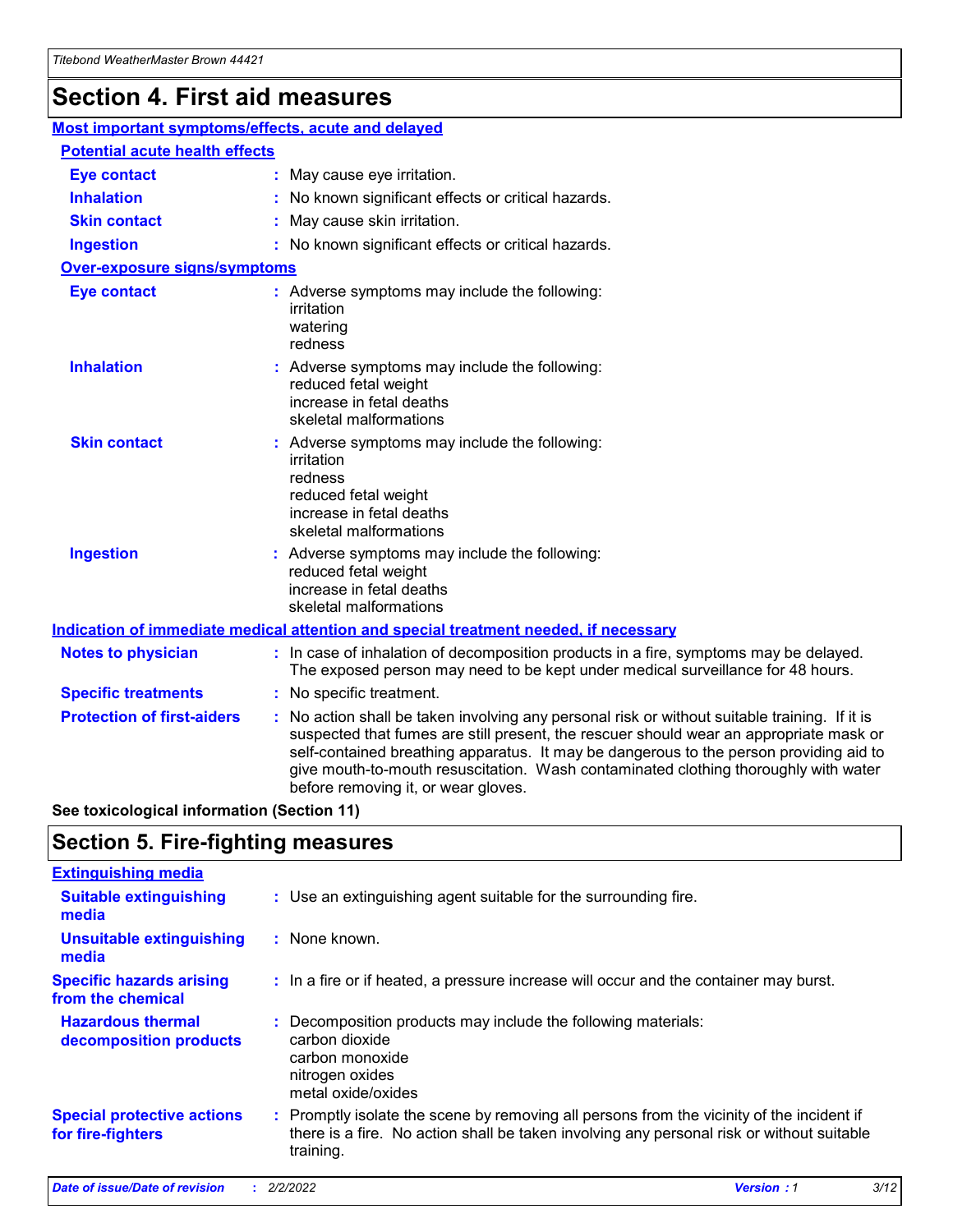### **Section 5. Fire-fighting measures**

**Special protective equipment for fire-fighters** Fire-fighters should wear appropriate protective equipment and self-contained breathing **:** apparatus (SCBA) with a full face-piece operated in positive pressure mode.

### **Section 6. Accidental release measures**

#### **Personal precautions, protective equipment and emergency procedures**

| For non-emergency<br>personnel                               |  | : No action shall be taken involving any personal risk or without suitable training.<br>Evacuate surrounding areas. Keep unnecessary and unprotected personnel from<br>entering. Do not touch or walk through spilled material. Avoid breathing vapor or mist.<br>Provide adequate ventilation. Wear appropriate respirator when ventilation is<br>inadequate. Put on appropriate personal protective equipment.                                                                                                                                                                                                                                                                                             |  |  |
|--------------------------------------------------------------|--|--------------------------------------------------------------------------------------------------------------------------------------------------------------------------------------------------------------------------------------------------------------------------------------------------------------------------------------------------------------------------------------------------------------------------------------------------------------------------------------------------------------------------------------------------------------------------------------------------------------------------------------------------------------------------------------------------------------|--|--|
|                                                              |  | For emergency responders : If specialized clothing is required to deal with the spillage, take note of any information in<br>Section 8 on suitable and unsuitable materials. See also the information in "For non-<br>emergency personnel".                                                                                                                                                                                                                                                                                                                                                                                                                                                                  |  |  |
| <b>Environmental precautions</b>                             |  | : Avoid dispersal of spilled material and runoff and contact with soil, waterways, drains<br>and sewers. Inform the relevant authorities if the product has caused environmental<br>pollution (sewers, waterways, soil or air).                                                                                                                                                                                                                                                                                                                                                                                                                                                                              |  |  |
| <b>Methods and materials for containment and cleaning up</b> |  |                                                                                                                                                                                                                                                                                                                                                                                                                                                                                                                                                                                                                                                                                                              |  |  |
| <b>Small spill</b>                                           |  | : Stop leak if without risk. Move containers from spill area. Dilute with water and mop up<br>if water-soluble. Alternatively, or if water-insoluble, absorb with an inert dry material and<br>place in an appropriate waste disposal container. Dispose of via a licensed waste<br>disposal contractor.                                                                                                                                                                                                                                                                                                                                                                                                     |  |  |
| <b>Large spill</b>                                           |  | : Stop leak if without risk. Move containers from spill area. Approach release from<br>upwind. Prevent entry into sewers, water courses, basements or confined areas. Wash<br>spillages into an effluent treatment plant or proceed as follows. Contain and collect<br>spillage with non-combustible, absorbent material e.g. sand, earth, vermiculite or<br>diatomaceous earth and place in container for disposal according to local regulations<br>(see Section 13). Dispose of via a licensed waste disposal contractor. Contaminated<br>absorbent material may pose the same hazard as the spilled product. Note: see<br>Section 1 for emergency contact information and Section 13 for waste disposal. |  |  |

### **Section 7. Handling and storage**

| <b>Precautions for safe handling</b>                                             |                                                                                                                                                                                                                                                                                                                                                                                                                                                                                                                                                                                                                                                                                                                                                                                                                                                  |
|----------------------------------------------------------------------------------|--------------------------------------------------------------------------------------------------------------------------------------------------------------------------------------------------------------------------------------------------------------------------------------------------------------------------------------------------------------------------------------------------------------------------------------------------------------------------------------------------------------------------------------------------------------------------------------------------------------------------------------------------------------------------------------------------------------------------------------------------------------------------------------------------------------------------------------------------|
| <b>Protective measures</b>                                                       | : Put on appropriate personal protective equipment (see Section 8). Persons with a<br>history of skin sensitization problems should not be employed in any process in which<br>this product is used. Avoid exposure - obtain special instructions before use. Avoid<br>exposure during pregnancy. Do not handle until all safety precautions have been read<br>and understood. Do not get in eyes or on skin or clothing. Do not ingest. Avoid<br>breathing vapor or mist. If during normal use the material presents a respiratory hazard,<br>use only with adequate ventilation or wear appropriate respirator. Keep in the original<br>container or an approved alternative made from a compatible material, kept tightly<br>closed when not in use. Empty containers retain product residue and can be hazardous.<br>Do not reuse container. |
| <b>Advice on general</b><br>occupational hygiene                                 | : Eating, drinking and smoking should be prohibited in areas where this material is<br>handled, stored and processed. Workers should wash hands and face before eating,<br>drinking and smoking. Remove contaminated clothing and protective equipment before<br>entering eating areas. See also Section 8 for additional information on hygiene<br>measures.                                                                                                                                                                                                                                                                                                                                                                                                                                                                                    |
| <b>Conditions for safe storage,</b><br>including any<br><b>incompatibilities</b> | Store between the following temperatures: 0 to 120 $\degree$ C (32 to 248 $\degree$ F). Store in<br>accordance with local regulations. Store in original container protected from direct<br>sunlight in a dry, cool and well-ventilated area, away from incompatible materials (see<br>Section 10) and food and drink. Store locked up. Keep container tightly closed and<br>sealed until ready for use. Containers that have been opened must be carefully<br>resealed and kept upright to prevent leakage. Do not store in unlabeled containers.<br>Use appropriate containment to avoid environmental contamination. See Section 10 for<br>incompatible materials before handling or use.                                                                                                                                                     |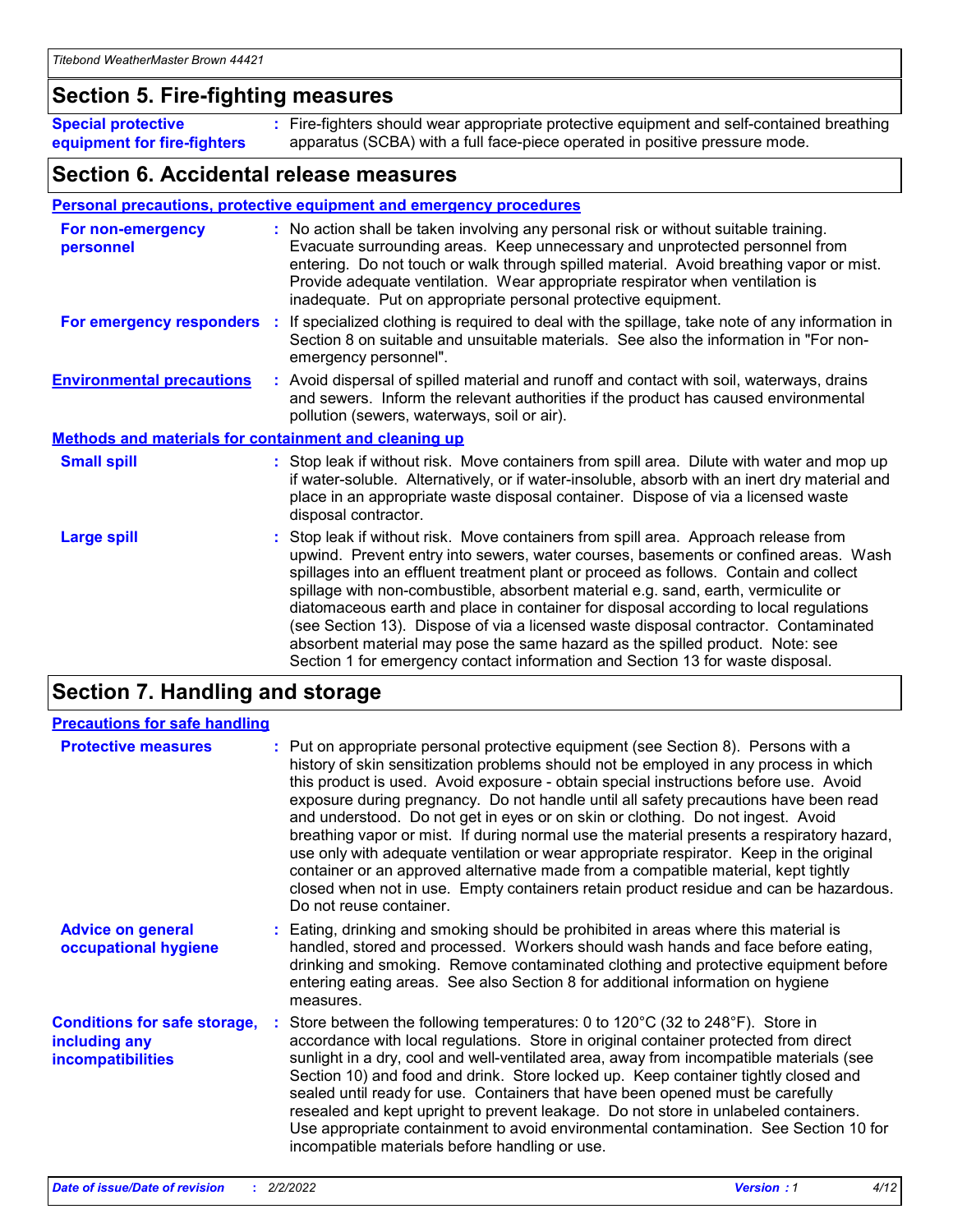## **Section 8. Exposure controls/personal protection**

#### **Control parameters**

#### **Occupational exposure limits**

| <b>Ingredient name</b>                               |    |                        | <b>Exposure limits</b>                                                                                                                                                                                                                                                                                                                                                                                                                                                                                                                                                                                                 |
|------------------------------------------------------|----|------------------------|------------------------------------------------------------------------------------------------------------------------------------------------------------------------------------------------------------------------------------------------------------------------------------------------------------------------------------------------------------------------------------------------------------------------------------------------------------------------------------------------------------------------------------------------------------------------------------------------------------------------|
| 3-aminopropyltriethoxysilane<br>Dibutyltin dilaurate |    |                        | None.<br>ACGIH TLV (United States, 3/2019). Absorbed through skin.<br>Notes: as Sn<br>TWA: $0.1 \text{ mg/m}^3$ , (as Sn) 8 hours.<br>STEL: 0.2 mg/m <sup>3</sup> , (as Sn) 15 minutes.<br>NIOSH REL (United States, 10/2016). Absorbed through skin.<br>Notes: as Sn<br>TWA: 0.1 mg/m <sup>3</sup> , (as Sn) 10 hours.<br>OSHA PEL (United States, 5/2018). Notes: as Sn<br>TWA: $0.1 \text{ mg/m}^3$ , (as Sn) 8 hours.<br>OSHA PEL 1989 (United States, 3/1989). Absorbed through skin.<br>Notes: measured as Sn<br>TWA: 0.1 mg/m <sup>3</sup> , (measured as Sn) 8 hours. Form: Organic                            |
| <b>Appropriate engineering</b><br>controls           |    |                        | : If user operations generate dust, fumes, gas, vapor or mist, use process enclosures,<br>local exhaust ventilation or other engineering controls to keep worker exposure to<br>airborne contaminants below any recommended or statutory limits.                                                                                                                                                                                                                                                                                                                                                                       |
| <b>Environmental exposure</b><br>controls            |    |                        | Emissions from ventilation or work process equipment should be checked to ensure<br>they comply with the requirements of environmental protection legislation. In some<br>cases, fume scrubbers, filters or engineering modifications to the process equipment<br>will be necessary to reduce emissions to acceptable levels.                                                                                                                                                                                                                                                                                          |
| <b>Individual protection measures</b>                |    |                        |                                                                                                                                                                                                                                                                                                                                                                                                                                                                                                                                                                                                                        |
| <b>Hygiene measures</b>                              |    |                        | : Wash hands, forearms and face thoroughly after handling chemical products, before<br>eating, smoking and using the lavatory and at the end of the working period.<br>Appropriate techniques should be used to remove potentially contaminated clothing.<br>Contaminated work clothing should not be allowed out of the workplace. Wash<br>contaminated clothing before reusing. Ensure that eyewash stations and safety<br>showers are close to the workstation location.                                                                                                                                            |
| <b>Eye/face protection</b>                           |    |                        | : Safety eyewear complying with an approved standard should be used when a risk<br>assessment indicates this is necessary to avoid exposure to liquid splashes, mists,<br>gases or dusts. If contact is possible, the following protection should be worn, unless<br>the assessment indicates a higher degree of protection: chemical splash goggles.                                                                                                                                                                                                                                                                  |
| <b>Skin protection</b>                               |    |                        |                                                                                                                                                                                                                                                                                                                                                                                                                                                                                                                                                                                                                        |
| <b>Hand protection</b>                               |    |                        | : Chemical-resistant, impervious gloves complying with an approved standard should be<br>worn at all times when handling chemical products if a risk assessment indicates this is<br>necessary. Considering the parameters specified by the glove manufacturer, check<br>during use that the gloves are still retaining their protective properties. It should be<br>noted that the time to breakthrough for any glove material may be different for different<br>glove manufacturers. In the case of mixtures, consisting of several substances, the<br>protection time of the gloves cannot be accurately estimated. |
| <b>Body protection</b>                               |    | handling this product. | Personal protective equipment for the body should be selected based on the task being<br>performed and the risks involved and should be approved by a specialist before                                                                                                                                                                                                                                                                                                                                                                                                                                                |
| <b>Other skin protection</b>                         |    |                        | : Appropriate footwear and any additional skin protection measures should be selected<br>based on the task being performed and the risks involved and should be approved by a<br>specialist before handling this product.                                                                                                                                                                                                                                                                                                                                                                                              |
| <b>Respiratory protection</b>                        | ÷. | aspects of use.        | Based on the hazard and potential for exposure, select a respirator that meets the<br>appropriate standard or certification. Respirators must be used according to a<br>respiratory protection program to ensure proper fitting, training, and other important                                                                                                                                                                                                                                                                                                                                                         |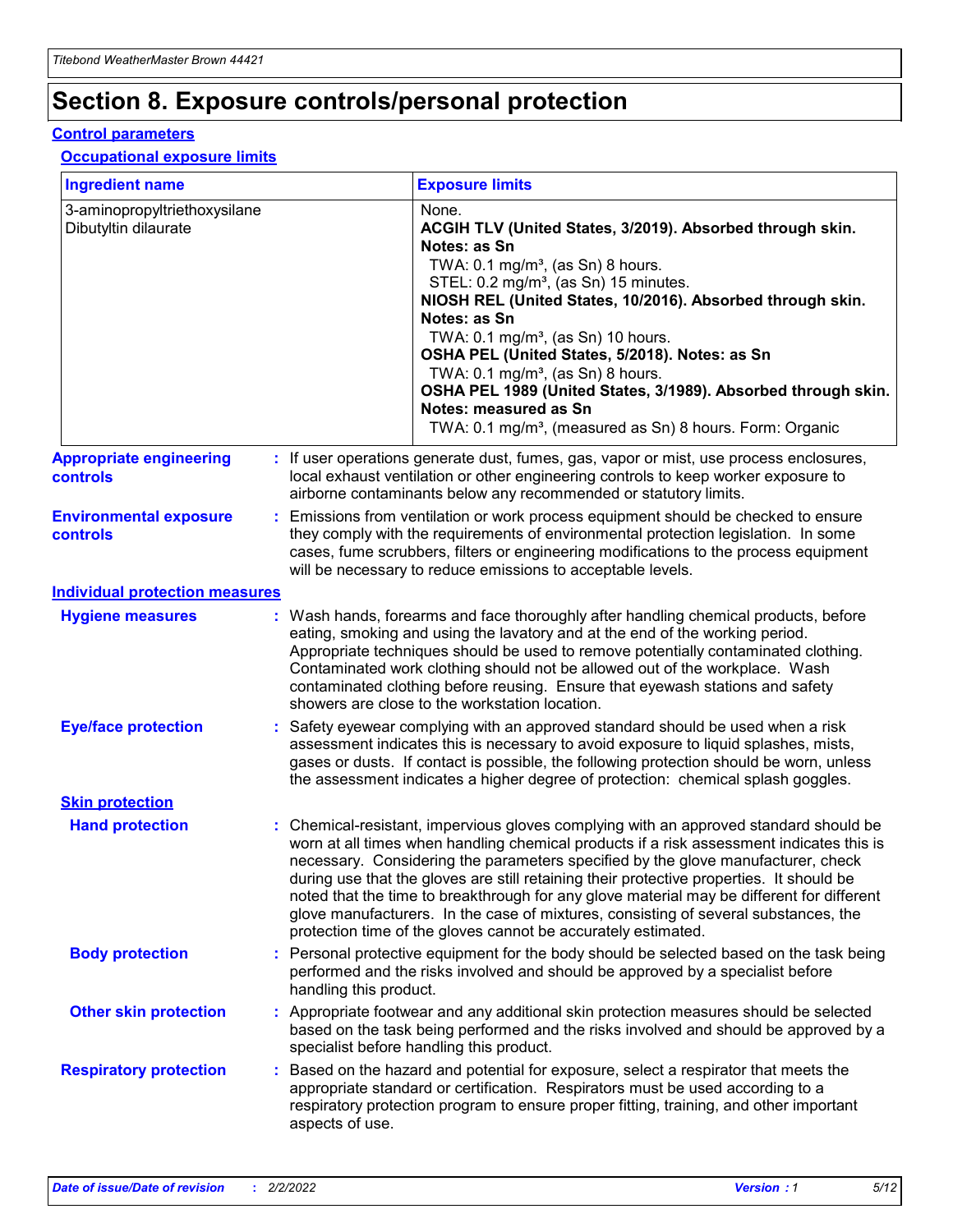### **Section 9. Physical and chemical properties**

#### **Appearance**

| <b>Physical state</b>                             | : Liquid. [Paste.]                                              |
|---------------------------------------------------|-----------------------------------------------------------------|
| <b>Color</b>                                      | : Brown.                                                        |
| Odor                                              | None [Slight]                                                   |
| <b>Odor threshold</b>                             | $:$ Not available.                                              |
| рH                                                | : Not applicable.                                               |
| <b>Melting point</b>                              | : Not available.                                                |
| <b>Boiling point</b>                              | : >100°C (>212°F)                                               |
| <b>Flash point</b>                                | : Closed cup: >200°C (>392°F) [Setaflash.]                      |
| <b>Evaporation rate</b>                           | $:$ <1 (butyl acetate = 1)                                      |
| <b>Flammability (solid, gas)</b>                  | : Not available.                                                |
| Lower and upper explosive<br>(flammable) limits   | : Not available.                                                |
| <b>VOC (less water, less</b>                      | $: 0$ g/l                                                       |
| exempt solvents)                                  |                                                                 |
| <b>Volatility</b>                                 | $: 0\%$ (w/w)                                                   |
| <b>Vapor density</b>                              | : Not available.                                                |
| <b>Relative density</b>                           | : 1.4329                                                        |
| <b>Solubility</b>                                 | Insoluble in the following materials: cold water and hot water. |
| <b>Solubility in water</b>                        | : Not available.                                                |
| <b>Partition coefficient: n-</b><br>octanol/water | $:$ Not available.                                              |
| <b>Auto-ignition temperature</b>                  | : Not available.                                                |
| <b>Decomposition temperature</b>                  | : Not available.                                                |

### **Section 10. Stability and reactivity**

| <b>Reactivity</b>                            | : No specific test data related to reactivity available for this product or its ingredients.            |
|----------------------------------------------|---------------------------------------------------------------------------------------------------------|
| <b>Chemical stability</b>                    | : The product is stable.                                                                                |
| <b>Possibility of hazardous</b><br>reactions | : Under normal conditions of storage and use, hazardous reactions will not occur.                       |
| <b>Conditions to avoid</b>                   | : No specific data.                                                                                     |
| <b>Incompatible materials</b>                | : No specific data.                                                                                     |
| <b>Hazardous decomposition</b><br>products   | Under normal conditions of storage and use, hazardous decomposition products should<br>not be produced. |

### **Section 11. Toxicological information**

### **Information on toxicological effects**

#### **Acute toxicity**

| <b>Product/ingredient name</b> | <b>Result</b>           | <b>Species</b> | <b>Dose</b>                | <b>Exposure</b> |
|--------------------------------|-------------------------|----------------|----------------------------|-----------------|
| 3-aminopropyltriethoxysilane   | <b>ILD50 Dermal</b>     | Rabbit         | 4.29 g/kg                  |                 |
| Dibutyltin dilaurate           | ILD50 Oral<br>LD50 Oral | Rat<br>Rat     | $1.57$ g/kg<br>175 $mg/kg$ |                 |
|                                |                         |                |                            |                 |

**Irritation/Corrosion**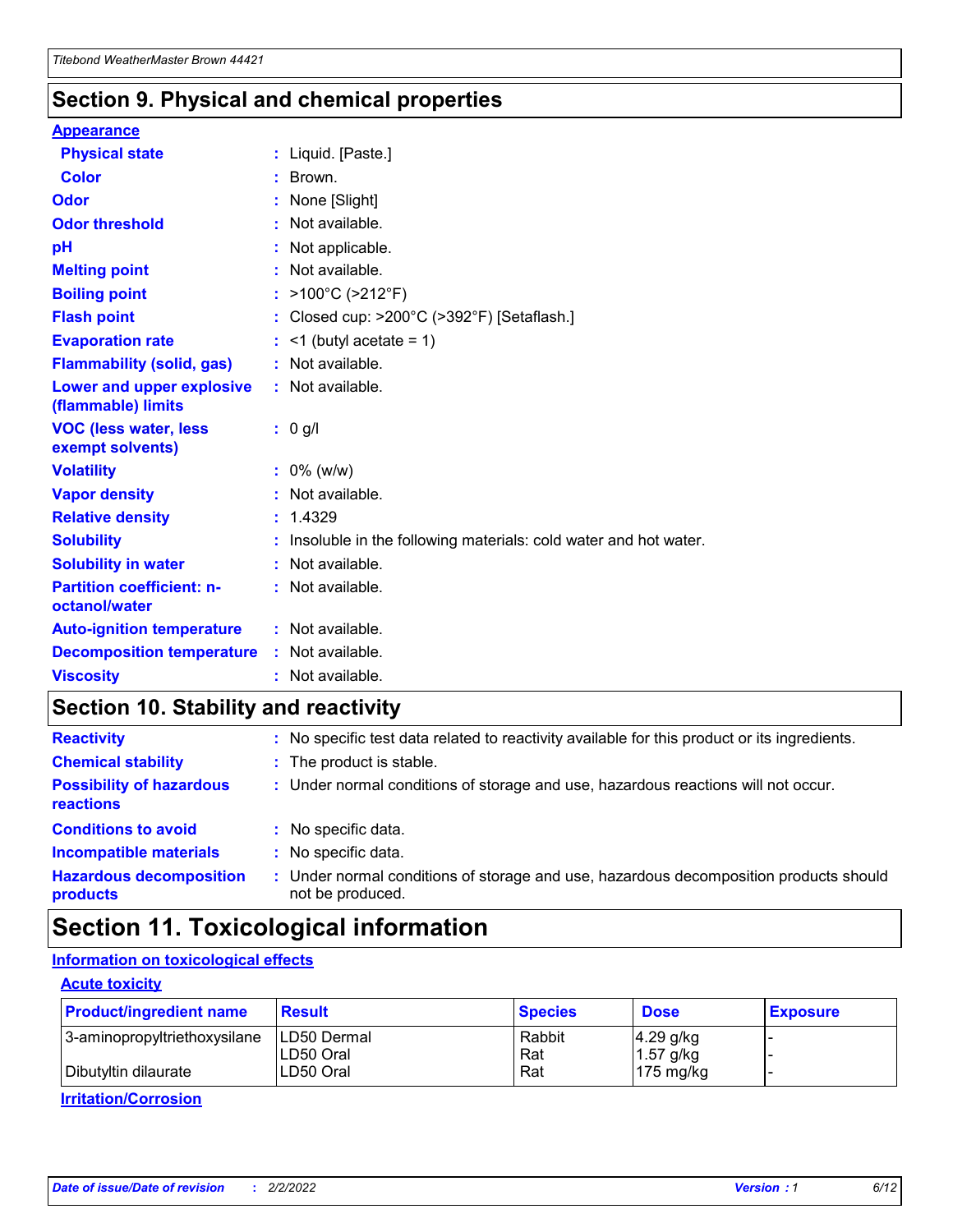## **Section 11. Toxicological information**

| <b>Product/ingredient name</b> | <b>Result</b>            | <b>Species</b> | <b>Score</b> | <b>Exposure</b>           | <b>Observation</b> |
|--------------------------------|--------------------------|----------------|--------------|---------------------------|--------------------|
| 3-aminopropyltriethoxysilane   | Eyes - Mild irritant     | Rabbit         |              | $100$ mg                  |                    |
|                                | Eyes - Severe irritant   | Rabbit         |              | 24 hours 750              |                    |
|                                |                          |                |              | ug                        |                    |
|                                | Skin - Severe irritant   | Rabbit         |              | 24 hours 5                | -                  |
| Dibutyltin dilaurate           | Eyes - Moderate irritant | Rabbit         |              | mq<br><b>24 hours 100</b> |                    |
|                                |                          |                |              | mg                        |                    |
|                                | Skin - Severe irritant   | Rabbit         |              | 500 mg                    |                    |

#### **Sensitization**

Not available.

#### **Mutagenicity**

Not available.

#### **Carcinogenicity**

Not available.

#### **Reproductive toxicity**

Not available.

#### **Teratogenicity**

Not available.

#### **Specific target organ toxicity (single exposure)**

Not available.

#### **Specific target organ toxicity (repeated exposure)**

| <b>Name</b>                                                                         |                                                                            | <b>Category</b>                                     | <b>Route of</b><br>exposure | <b>Target organs</b> |
|-------------------------------------------------------------------------------------|----------------------------------------------------------------------------|-----------------------------------------------------|-----------------------------|----------------------|
| Dibutyltin dilaurate                                                                |                                                                            | Category 1                                          | -                           | respiratory system   |
| <b>Aspiration hazard</b><br>Not available.                                          |                                                                            |                                                     |                             |                      |
| <b>Information on the likely</b><br>routes of exposure                              | : Not available.                                                           |                                                     |                             |                      |
| <b>Potential acute health effects</b>                                               |                                                                            |                                                     |                             |                      |
| <b>Eye contact</b>                                                                  | : May cause eye irritation.                                                |                                                     |                             |                      |
| <b>Inhalation</b>                                                                   |                                                                            | : No known significant effects or critical hazards. |                             |                      |
| <b>Skin contact</b>                                                                 | : May cause skin irritation.                                               |                                                     |                             |                      |
| <b>Ingestion</b>                                                                    |                                                                            | : No known significant effects or critical hazards. |                             |                      |
| <b>Symptoms related to the physical, chemical and toxicological characteristics</b> |                                                                            |                                                     |                             |                      |
| <b>Eye contact</b>                                                                  | irritation<br>watering<br>redness                                          | : Adverse symptoms may include the following:       |                             |                      |
| <b>Inhalation</b>                                                                   | reduced fetal weight<br>increase in fetal deaths<br>skeletal malformations | : Adverse symptoms may include the following:       |                             |                      |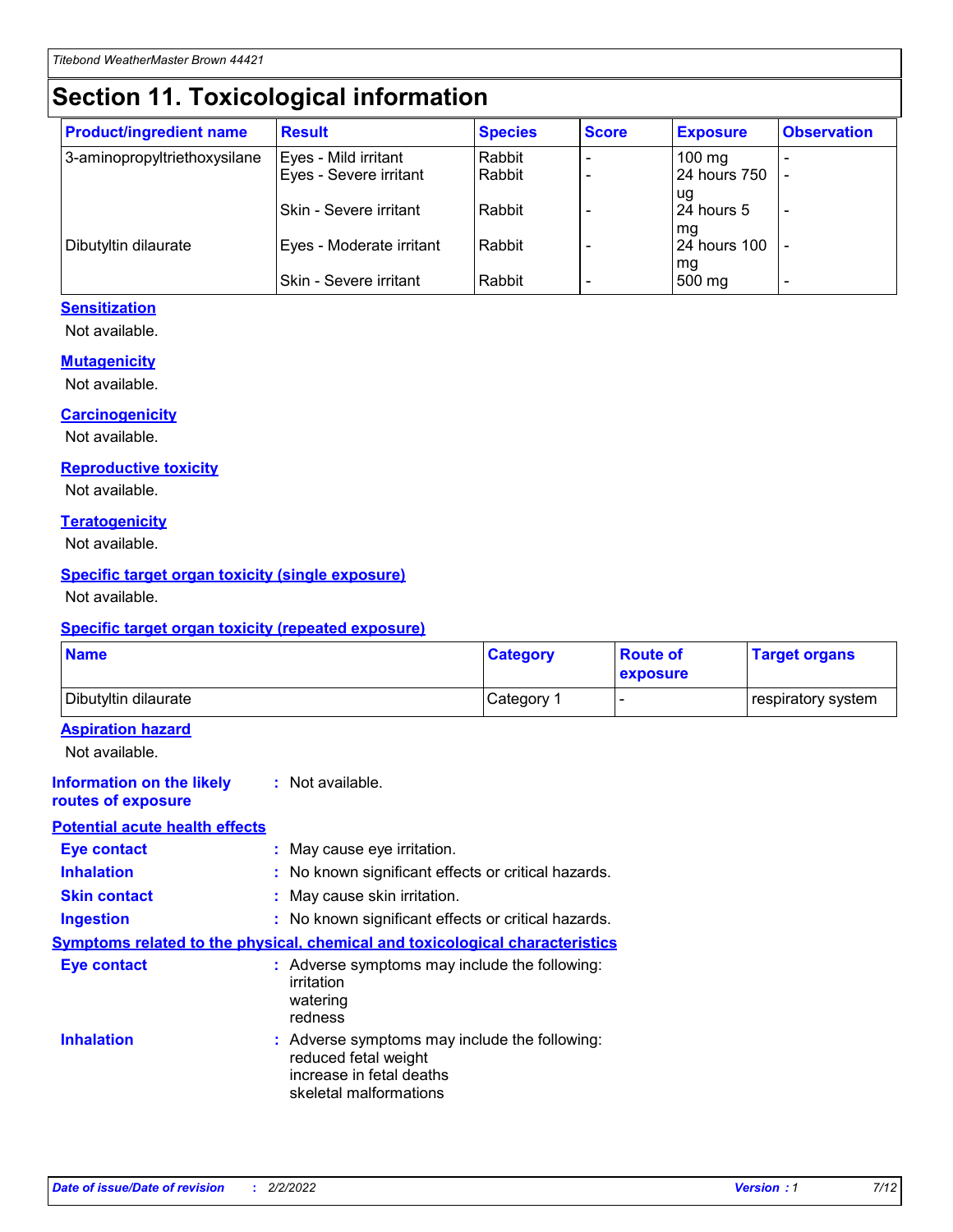# **Section 11. Toxicological information**

| <b>Skin contact</b>                     | : Adverse symptoms may include the following:<br>irritation<br>redness<br>reduced fetal weight<br>increase in fetal deaths<br>skeletal malformations |
|-----------------------------------------|------------------------------------------------------------------------------------------------------------------------------------------------------|
| <b>Ingestion</b>                        | : Adverse symptoms may include the following:<br>reduced fetal weight<br>increase in fetal deaths<br>skeletal malformations                          |
|                                         | Delayed and immediate effects and also chronic effects from short and long term exposure                                                             |
| <b>Short term exposure</b>              |                                                                                                                                                      |
| <b>Potential immediate</b><br>effects   | : Not available.                                                                                                                                     |
| <b>Potential delayed effects</b>        | : Not available.                                                                                                                                     |
| <b>Long term exposure</b>               |                                                                                                                                                      |
| <b>Potential immediate</b><br>effects   | : Not available.                                                                                                                                     |
| <b>Potential delayed effects</b>        | : Not available.                                                                                                                                     |
| <b>Potential chronic health effects</b> |                                                                                                                                                      |
| Not available.                          |                                                                                                                                                      |
| <b>General</b>                          | : Once sensitized, a severe allergic reaction may occur when subsequently exposed to<br>very low levels.                                             |
| <b>Carcinogenicity</b>                  | : No known significant effects or critical hazards.                                                                                                  |
| <b>Mutagenicity</b>                     | No known significant effects or critical hazards.                                                                                                    |
| <b>Teratogenicity</b>                   | May damage the unborn child.                                                                                                                         |
| <b>Developmental effects</b>            | No known significant effects or critical hazards.                                                                                                    |
| <b>Fertility effects</b>                | : May damage fertility.                                                                                                                              |
| <b>Numerical measures of toxicity</b>   |                                                                                                                                                      |
| <b>Acute toxicity estimates</b>         |                                                                                                                                                      |
|                                         |                                                                                                                                                      |

Not available.

## **Section 12. Ecological information**

#### **Toxicity**

| <b>Product/ingredient name</b> | <b>Result</b>                     | <b>Species</b>                       | <b>Exposure</b> |
|--------------------------------|-----------------------------------|--------------------------------------|-----------------|
| Dibutyltin dilaurate           | Chronic EC10 > 2 mg/l Fresh water | Algae - Scenedesmus<br>I subspicatus | l 96 hours      |

#### **Persistence and degradability**

| <b>Product/ingredient name</b> | Test                                                                           | <b>Result</b>  |                   | <b>Dose</b> | <b>Inoculum</b>         |
|--------------------------------|--------------------------------------------------------------------------------|----------------|-------------------|-------------|-------------------------|
| Dibutyltin dilaurate           | OECD 301F<br>Ready<br>Biodegradability -<br>Manometric<br>Respirometry<br>Test | 23 % - 28 days |                   |             |                         |
| <b>Product/ingredient name</b> | <b>Aquatic half-life</b>                                                       |                | <b>Photolysis</b> |             | <b>Biodegradability</b> |
| Dibutyltin dilaurate           |                                                                                |                |                   |             | Inherent                |

### **Bioaccumulative potential**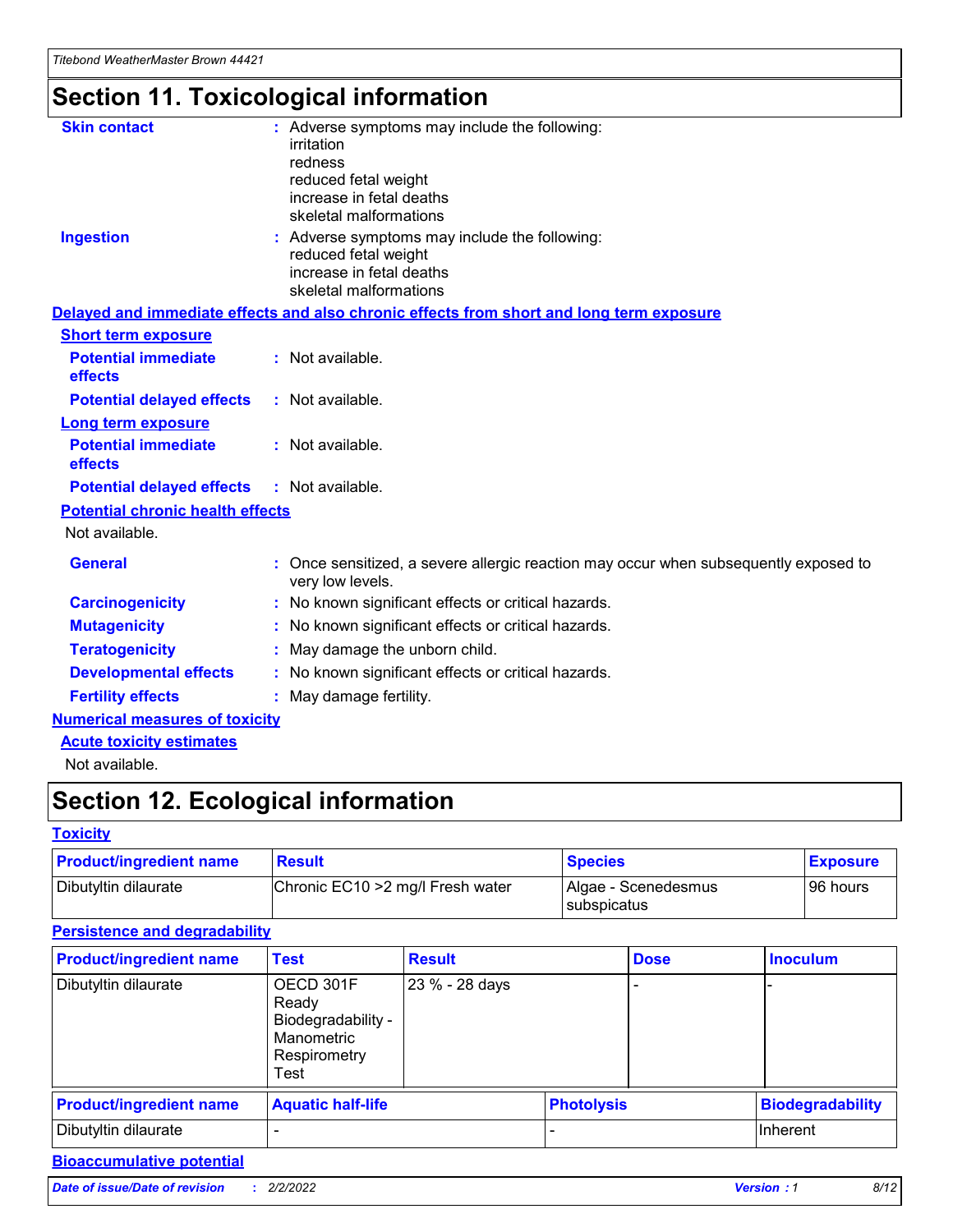## **Section 12. Ecological information**

| <b>Product/ingredient name</b> | $LoaPow$ | <b>BCF</b> | <b>Potential</b> |
|--------------------------------|----------|------------|------------------|
| 3-aminopropyltriethoxysilane   | 1.7      | 3.4        | low              |
| Dibutyltin dilaurate           | 4.44     | 2.91       | low              |

#### **Mobility in soil**

| <b>Soil/water partition</b><br>coefficient (K <sub>oc</sub> ) | : Not available.                                    |
|---------------------------------------------------------------|-----------------------------------------------------|
| <b>Other adverse effects</b>                                  | : No known significant effects or critical hazards. |

### **Section 13. Disposal considerations**

|  | <b>Disposal methods</b> |  |
|--|-------------------------|--|

**Disposal methods** : The generation of waste should be avoided or minimized wherever possible. Disposal of this product, solutions and any by-products should at all times comply with the requirements of environmental protection and waste disposal legislation and any regional local authority requirements. Dispose of surplus and non-recyclable products via a licensed waste disposal contractor. Waste should not be disposed of untreated to the sewer unless fully compliant with the requirements of all authorities with jurisdiction. Waste packaging should be recycled. Incineration or landfill should only be considered when recycling is not feasible. This material and its container must be disposed of in a safe way. Care should be taken when handling emptied containers that have not been cleaned or rinsed out. Empty containers or liners may retain some product residues. Avoid dispersal of spilled material and runoff and contact with soil, waterways, drains and sewers.

### **Section 14. Transport information**

|                                      | <b>DOT</b><br><b>Classification</b> | <b>TDG</b><br><b>Classification</b> | <b>Mexico</b><br><b>Classification</b> | <b>ADR/RID</b>           | <b>IMDG</b>     | <b>IATA</b>              |
|--------------------------------------|-------------------------------------|-------------------------------------|----------------------------------------|--------------------------|-----------------|--------------------------|
| <b>UN number</b>                     | Not regulated.                      | Not regulated.                      | Not regulated.                         | Not regulated.           | Not regulated.  | Not regulated.           |
| <b>UN proper</b><br>shipping name    | $\qquad \qquad$                     |                                     |                                        |                          |                 |                          |
| <b>Transport</b><br>hazard class(es) | $\overline{\phantom{m}}$            | $\qquad \qquad$                     | $\qquad \qquad$                        | $\overline{\phantom{a}}$ | $\qquad \qquad$ | $\overline{\phantom{0}}$ |
| <b>Packing group</b>                 | $\overline{\phantom{a}}$            | -                                   |                                        |                          |                 |                          |
| <b>Environmental</b><br>hazards      | No.                                 | No.                                 | No.                                    | No.                      | No.             | No.                      |

### **Section 15. Regulatory information**

#### **U.S. Federal regulations**

#### **SARA 302/304**

#### **Composition/information on ingredients**

No products were found.

**SARA 304 RQ :** Not applicable.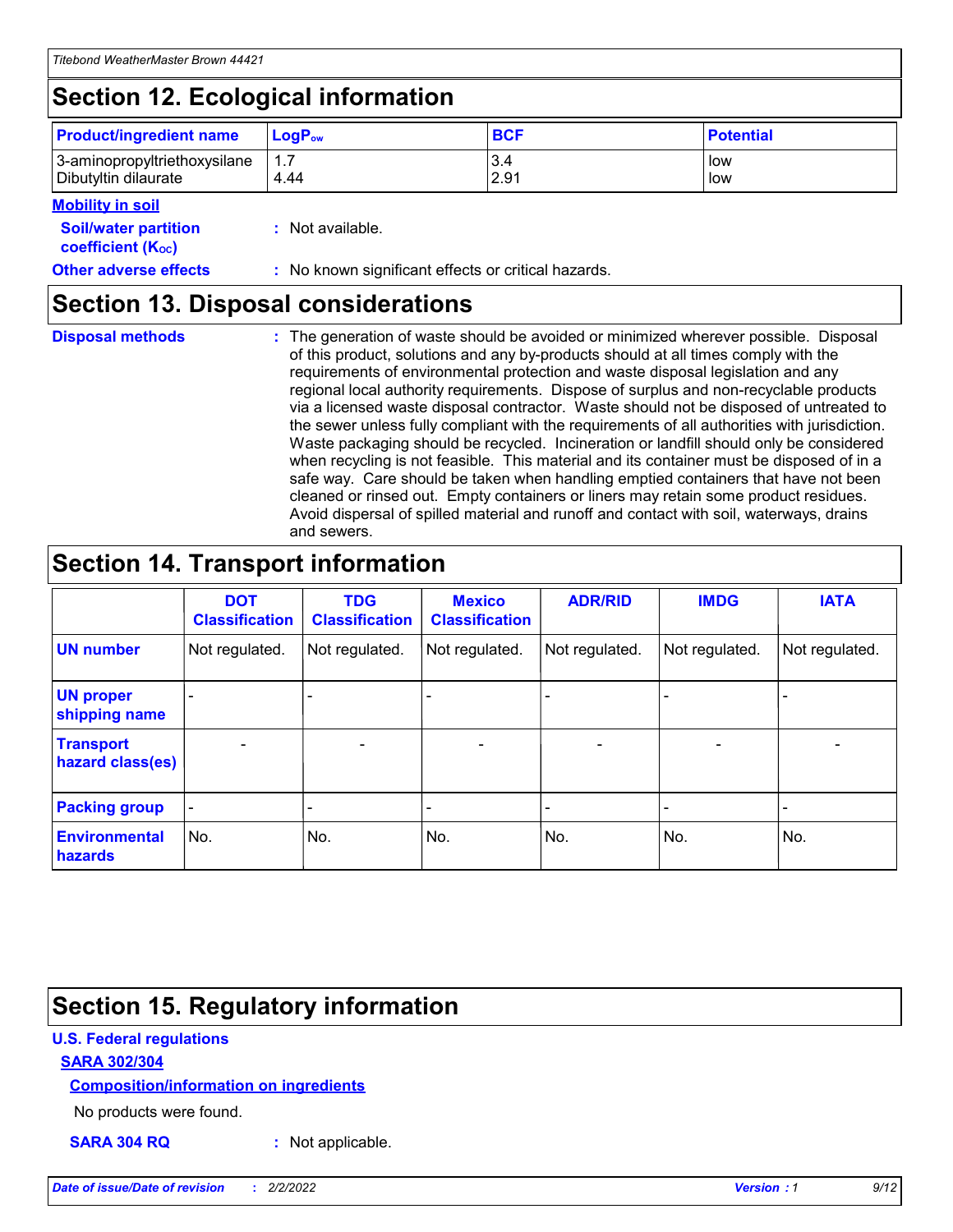## **Section 15. Regulatory information**

#### **SARA 311/312**

**Classification :** EYE IRRITATION - Category 2B SKIN SENSITIZATION - Category 1 TOXIC TO REPRODUCTION (Fertility) - Category 1B TOXIC TO REPRODUCTION (Unborn child) - Category 1B

#### **Composition/information on ingredients**

| <b>Name</b>                  | $\frac{9}{6}$ | <b>Classification</b>                                                                                            |
|------------------------------|---------------|------------------------------------------------------------------------------------------------------------------|
| 3-aminopropyltriethoxysilane | $\leq$ 3      | <b>FLAMMABLE LIQUIDS - Category 4</b><br><b>ACUTE TOXICITY (oral) - Category 4</b>                               |
|                              |               | SKIN IRRITATION - Category 2<br><b>EYE IRRITATION - Category 2A</b>                                              |
| Dibutyltin dilaurate         | ≤0.3          | ACUTE TOXICITY (oral) - Category 3<br>SKIN CORROSION - Category 1C                                               |
|                              |               | SERIOUS EYE DAMAGE - Category 1<br>SKIN SENSITIZATION - Category 1<br><b>GERM CELL MUTAGENICITY - Category 2</b> |
|                              |               | TOXIC TO REPRODUCTION (Fertility) - Category 1B<br>TOXIC TO REPRODUCTION (Unborn child) - Category 1B            |
|                              |               | SPECIFIC TARGET ORGAN TOXICITY (REPEATED<br>EXPOSURE) (respiratory system) - Category 1                          |

#### **State regulations**

| <b>Massachusetts</b> | : None of the components are listed. |
|----------------------|--------------------------------------|
| <b>New York</b>      | : None of the components are listed. |
| <b>New Jersey</b>    | : None of the components are listed. |
| <b>Pennsylvania</b>  | : None of the components are listed. |

#### **California Prop. 65**

**A** WARNING: This product can expose you to methanol, which is known to the State of California to cause birth defects or other reproductive harm. For more information go to www.P65Warnings.ca.gov.

| <b>Ingredient name</b> | No significant risk Maximum<br>level | acceptable dosage<br>level |
|------------------------|--------------------------------------|----------------------------|
| methanol               |                                      | Yes.                       |

#### **International regulations**

**Chemical Weapon Convention List Schedules I, II & III Chemicals** Not listed.

#### **Montreal Protocol**

Not listed.

**Stockholm Convention on Persistent Organic Pollutants**

Not listed.

### **UNECE Aarhus Protocol on POPs and Heavy Metals**

Not listed.

#### **Inventory list**

**China :** All components are listed or exempted.

#### **United States TSCA 8(b) inventory :** All components are active or exempted.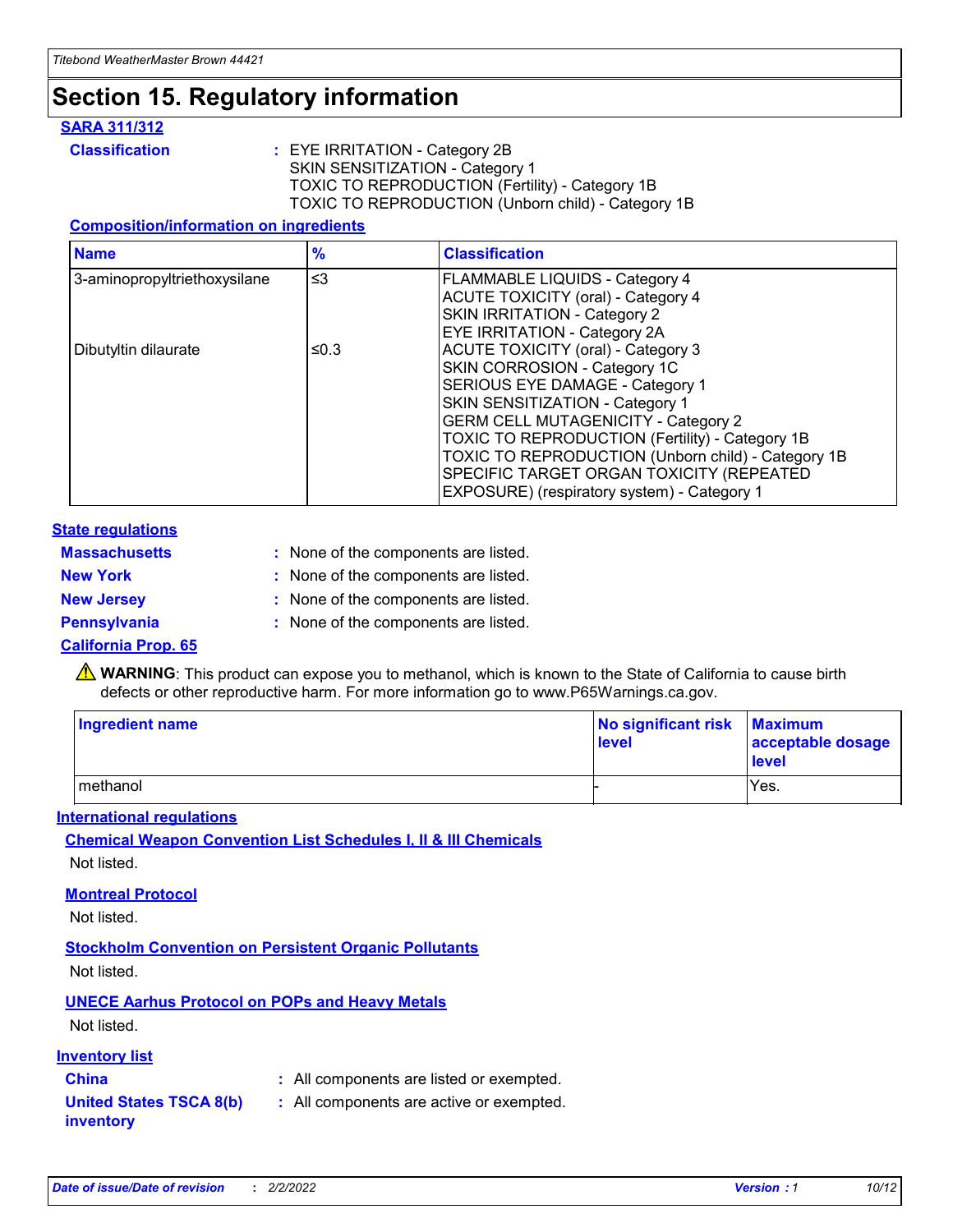## **Section 16. Other information**

**Hazardous Material Information System (U.S.A.)**



**Caution: HMIS® ratings are based on a 0-4 rating scale, with 0 representing minimal hazards or risks, and 4 representing significant hazards or risks. Although HMIS® ratings and the associated label are not required on SDSs or products leaving a facility under 29 CFR 1910.1200, the preparer may choose to provide them. HMIS® ratings are to be used with a fully implemented HMIS® program. HMIS® is a registered trademark and service mark of the American Coatings Association, Inc.**

**The customer is responsible for determining the PPE code for this material. For more information on HMIS® Personal Protective Equipment (PPE) codes, consult the HMIS® Implementation Manual.**

#### **National Fire Protection Association (U.S.A.)**



**Reprinted with permission from NFPA 704-2001, Identification of the Hazards of Materials for Emergency Response Copyright ©1997, National Fire Protection Association, Quincy, MA 02269. This reprinted material is not the complete and official position of the National Fire Protection Association, on the referenced subject which is represented only by the standard in its entirety.**

**Copyright ©2001, National Fire Protection Association, Quincy, MA 02269. This warning system is intended to be interpreted and applied only by properly trained individuals to identify fire, health and reactivity hazards of chemicals. The user is referred to certain limited number of chemicals with recommended classifications in NFPA 49 and NFPA 325, which would be used as a guideline only. Whether the chemicals are classified by NFPA or not, anyone using the 704 systems to classify chemicals does so at their own risk.**

#### **Procedure used to derive the classification**

|                                                                                                                                                                                 |                | <b>Classification</b>                                                                                                                                                                                                                                                                                                                                                                                                                                                                                                                                                    | <b>Justification</b>                                                     |  |
|---------------------------------------------------------------------------------------------------------------------------------------------------------------------------------|----------------|--------------------------------------------------------------------------------------------------------------------------------------------------------------------------------------------------------------------------------------------------------------------------------------------------------------------------------------------------------------------------------------------------------------------------------------------------------------------------------------------------------------------------------------------------------------------------|--------------------------------------------------------------------------|--|
| <b>EYE IRRITATION - Category 2B</b><br>SKIN SENSITIZATION - Category 1<br>TOXIC TO REPRODUCTION (Fertility) - Category 1B<br>TOXIC TO REPRODUCTION (Unborn child) - Category 1B |                |                                                                                                                                                                                                                                                                                                                                                                                                                                                                                                                                                                          | Expert judgment<br>Expert judgment<br>Expert judgment<br>Expert judgment |  |
| <b>History</b>                                                                                                                                                                  |                |                                                                                                                                                                                                                                                                                                                                                                                                                                                                                                                                                                          |                                                                          |  |
| <b>Date of printing</b>                                                                                                                                                         |                | : 4/22/2022                                                                                                                                                                                                                                                                                                                                                                                                                                                                                                                                                              |                                                                          |  |
| Date of issue/Date of<br>revision                                                                                                                                               |                | : 2/2/2022                                                                                                                                                                                                                                                                                                                                                                                                                                                                                                                                                               |                                                                          |  |
| Date of previous issue                                                                                                                                                          |                | : No previous validation                                                                                                                                                                                                                                                                                                                                                                                                                                                                                                                                                 |                                                                          |  |
| <b>Version</b>                                                                                                                                                                  | $\therefore$ 1 |                                                                                                                                                                                                                                                                                                                                                                                                                                                                                                                                                                          |                                                                          |  |
| <b>Key to abbreviations</b>                                                                                                                                                     |                | $\therefore$ ATE = Acute Toxicity Estimate<br><b>BCF</b> = Bioconcentration Factor<br>GHS = Globally Harmonized System of Classification and Labelling of Chemicals<br>IATA = International Air Transport Association<br>IBC = Intermediate Bulk Container<br><b>IMDG = International Maritime Dangerous Goods</b><br>LogPow = logarithm of the octanol/water partition coefficient<br>MARPOL = International Convention for the Prevention of Pollution From Ships, 1973<br>as modified by the Protocol of 1978. ("Marpol" = marine pollution)<br>$UN = United Nations$ |                                                                          |  |